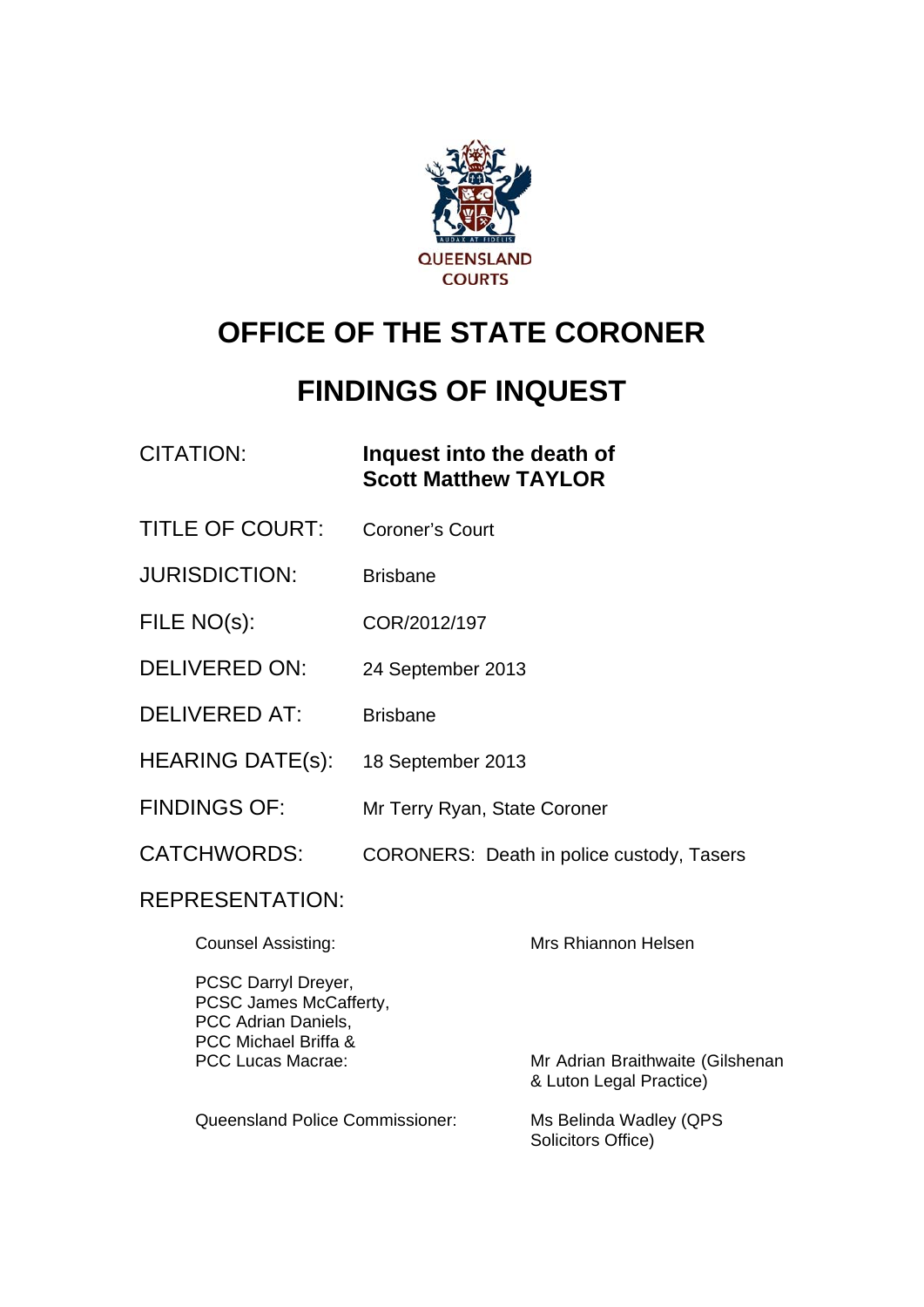#### **Table of Contents**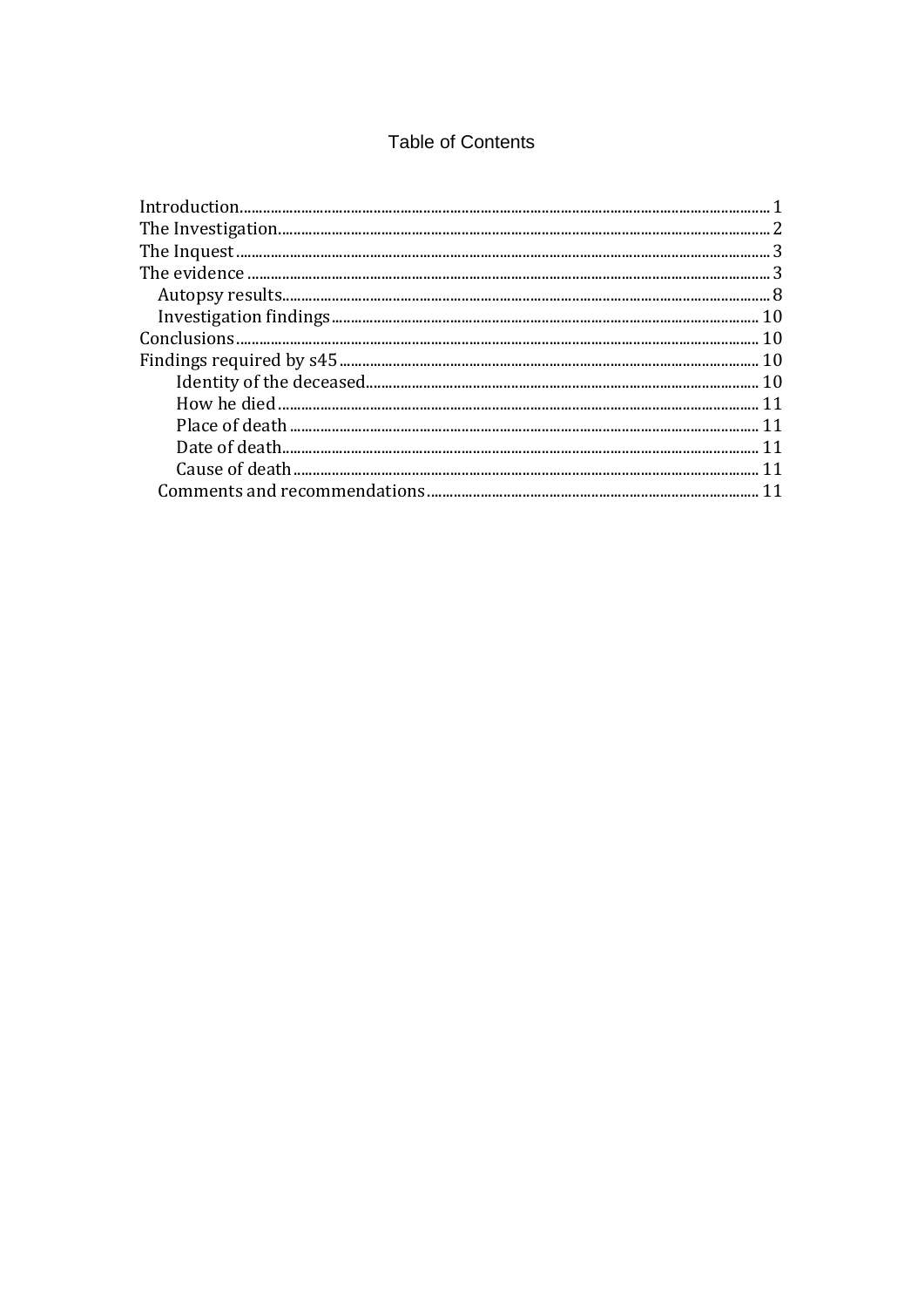The *Coroners Act 2003* provides in ss.45 and 47 that when an inquest is held into a death in custody, the coroner's written findings must be given to the family of the person who died, each of the persons or organisations granted leave to appear at the inquest and to various officials with responsibility for the justice system. These are my findings in relation to the death of Scott Matthew Taylor. They will be distributed in accordance with the requirements of the Act and posted on the web site of the Office of State Coroner.

# <span id="page-2-0"></span>**Introduction**

On 14 January 2012 at 9:03 pm, five police officers attended Scott Matthew Taylor's address in relation to an allegation of rape against a 15 year old child. The front door of his residence was observed to be open, with a screen door closed. Mr Taylor was seen sitting in the living room with his Mother, Mrs Valda Taylor. Upon seeing police, Mr Taylor ran to the rear of the unit. Police entered the residence and located Mr Taylor in a rear bedroom. He was observed to stab himself repeatedly in the left hand side of the chest with a knife. Officers ordered Mr Taylor to cease his actions, which he failed to do. A Taser was subsequently deployed in order to prevent him from inflicting further self-harm. After having no obvious effect, the Taser cartridge was replaced and deployed a second time. Mr Taylor then dropped the knife and fell to the ground.

Police handcuffed Mr Taylor and administered first aid whilst awaiting the arrival of the Queensland Ambulance Service ('QAS'). Upon arrival, QAS officers observed Mr Taylor to be in cardiac arrest. The handcuffs and Taser barbs were removed and resuscitation attempts were commenced. Mr Taylor returned to spontaneous circulation on three occasions, however, continued to have arrests. He arrived at the Gold Coast Hospital ('GCH') at 9:42 pm, where resuscitation attempts were continued. At 9:45 pm, Mr Taylor was pronounced deceased.

These findings:

- confirm the identity of the deceased person, how he died, and the time, place and medical cause of his death;
- whether the police officers involved acted in accordance with the Queensland Police Service ('QPS') policies and procedures in force at the time;
- consider whether any changes to procedures or policies could reduce the likelihood of deaths occurring in similar circumstances or otherwise contribute to public health and safety or the administration of justice; and
- the adequacy of the QPS investigation into the circumstances relating to the death.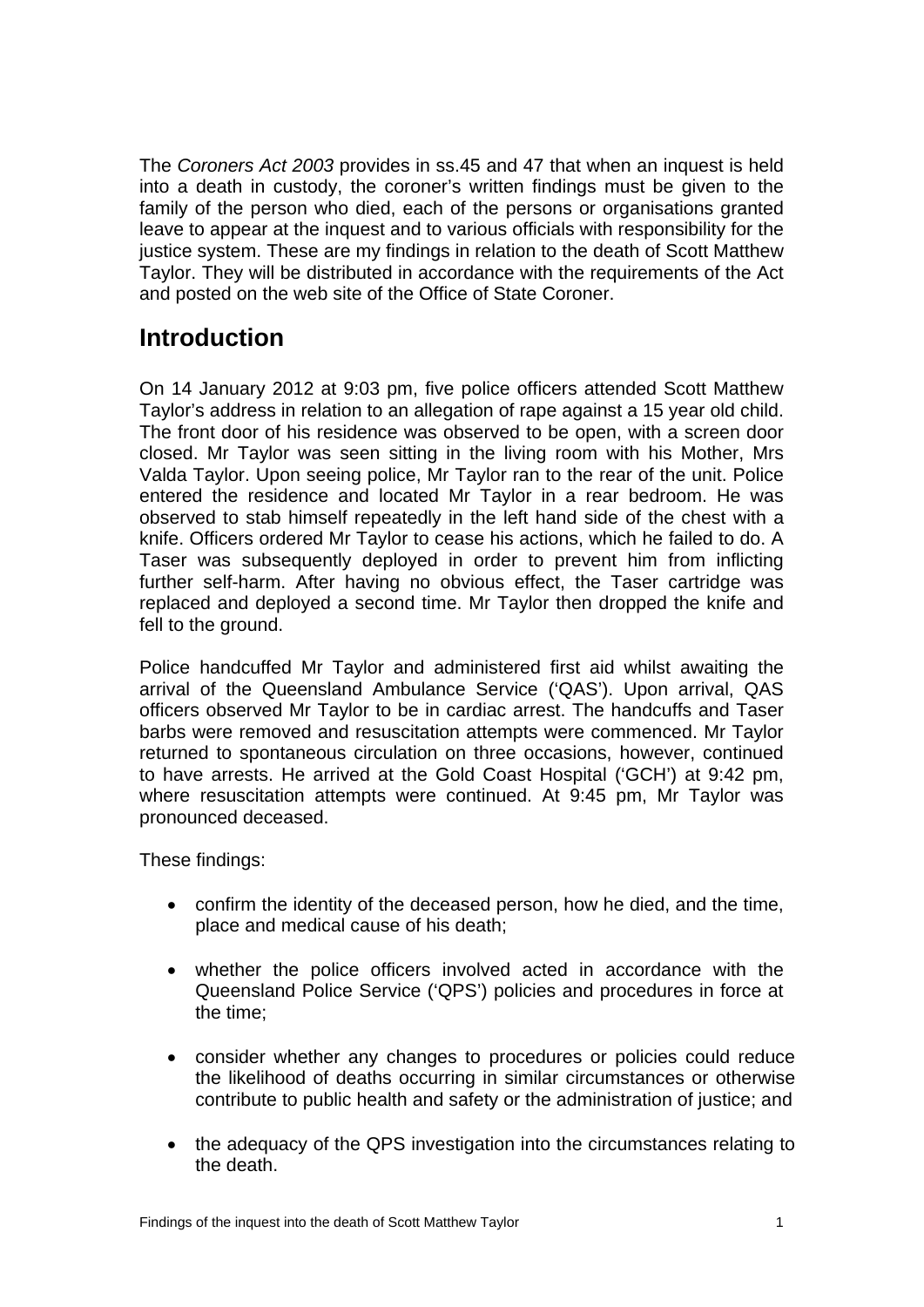# **The Investigation**

Immediately following the incident with Mr Taylor, the Officer in Charge of the Surfers Paradise Child Protection Investigation Unit, Senior Sergeant Troy Penrose, was contacted and briefed on the matter. The scene was secured and all officers involved were told they could no longer discuss what had occurred. A short time later, the Regional Duty Officer attended and issued a direction that the officers were not to discuss the matter. All officers complied with this direction.

Scenes of Crime Officers subsequently attended Mr Taylor's residence in order to conduct a forensic examination of the scene. This examination included collecting samples relevant to the investigation, photographing the knife and blood staining in the bedroom as well as seizing a number of items for the purpose of further forensic testing.

The incident was decreed to be a 'death in custody' and the State Coroner, Mr Michael Barnes, requested that the Queensland Police Service ('QPS') Ethical Standards Command ('ESC') conduct an investigation and provide a report on the matter. Inspector Kerry Johnson of the ECS Internal Investigations Branch was charged with investigating the circumstances leading to Mr Taylor's death.

ESC officers attended the scene the evening of Mr Taylor's death and spoke to relevant witnesses, including Mrs Taylor, who indicated that she had no complaint about police actions during the incident.

ESC investigators subsequently conducted extensive interviews and video reenactments with the police officers involved. Records of interview and statements were also obtained from various police officers, relevant civilian witnesses, QAS officers and members of Mr Taylor's family. The Taser used was seized and the content downloaded. Audio exhibits and photographs were also obtained. A coronial report detailing the investigation was subsequently submitted to my office and tendered at the inquest.

On 17 January 2012, a full internal and external post-mortem examination was conducted by Pathologist, Dr Nathan Milne.

On 17 January 2012, a request for information was made by ESC investigators to the Statutory Administration and Policy Unit, Mental Health, Alcohol and Other Drugs Directorate, Queensland Health, in order to determine whether Mr Taylor had any mental health related medical records. No records pertaining to Mr Taylor were identified.

I am satisfied that the investigation was comprehensive and independent, and that all relevant material was accessed.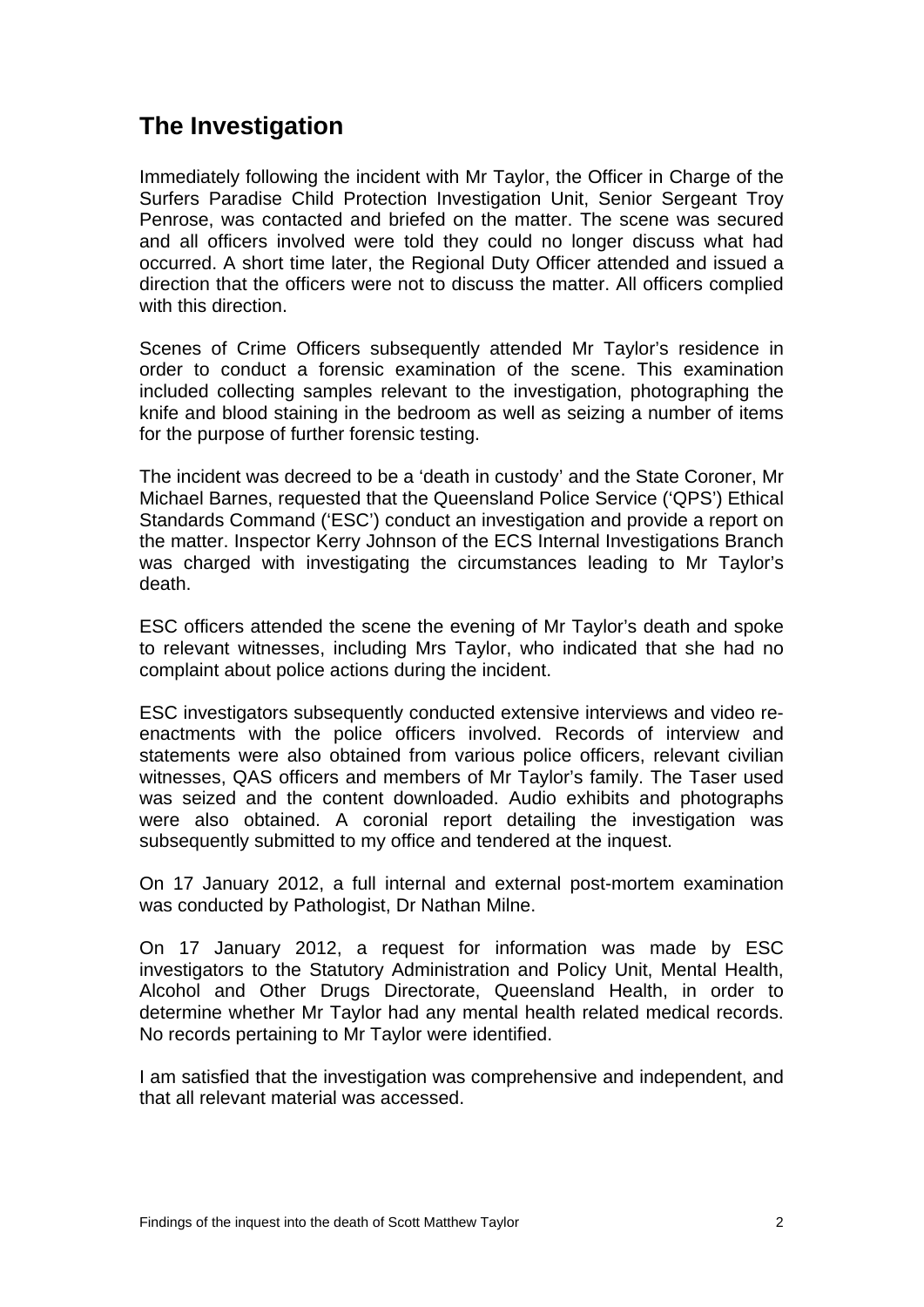# <span id="page-4-0"></span>**The Inquest**

An inquest was held in Brisbane on 18 September 2013. All of the statements, records of interview, audio exhibits, photographs and materials gathered during the investigation were tendered at the inquest.

The investigating officer, Inspector Kerry Johnson gave evidence and Counsel Assisting, Mrs Helsen, proposed that no further oral evidence be heard subject to objection from any other party. I agreed that the evidence tendered, in addition to the oral evidence of Inspector Johnson, was sufficient for me to make the requisite findings.

# <span id="page-4-1"></span>**The evidence**

#### *Criminal history*

Mr Taylor had a significant criminal history commencing in 2003, which included convictions for a number of violent offences, including *Assault Occasioning Bodily Harm*, *Burglary with violence* and multiple breaches of domestic violence orders.

Most notably in 2008, Mr Taylor was convicted of *Acts intended to maim/disfigure/disable* following an incident in 2006 where he stabbed his brother, Mr Rodney Taylor, in the face a number of times. At the time of his death, Mr Taylor was on parole having been sentenced to six years imprisonment with a parole eligibility date of 1 December 2008.

### *Allegation of rape*

On 13 January 2012, an allegation of digital and oral rape against Mr Taylor was made to police on behalf of a 15 year old complainant. It was alleged that between the 6 and 7 January 2012, Mr Taylor had kissed the complainant before digitally penetrating her and performing oral sex at a Gold Coast residence. Mr Taylor had allegedly made admissions to the caller to police that he had kissed the complainant, inserted his fingers into her vagina and performed oral sex upon her.

Plain Clothes Senior Constable ('PCSC') Darryl Dreyer and PCSC James McCafferty from the Surfers Paradise Child Protection and Investigation Unit were tasked with investigating the complaint.

The complainant subsequently participated in a s.93A interview with PCSC Dreyer, where she disclosed the offences. The complainant also stated that a couple of days after the incident, she had made disclosures regarding the matter to an adult relative who subsequently confronted Mr Taylor. He did not deny the accusations and allegedly apologised for his conduct.

On 13 January 2012, a pretext telephone call was conducted with Mr Taylor who did not make any admissions regarding the offences.

### *Sequence of events on day of Mr Taylor's death*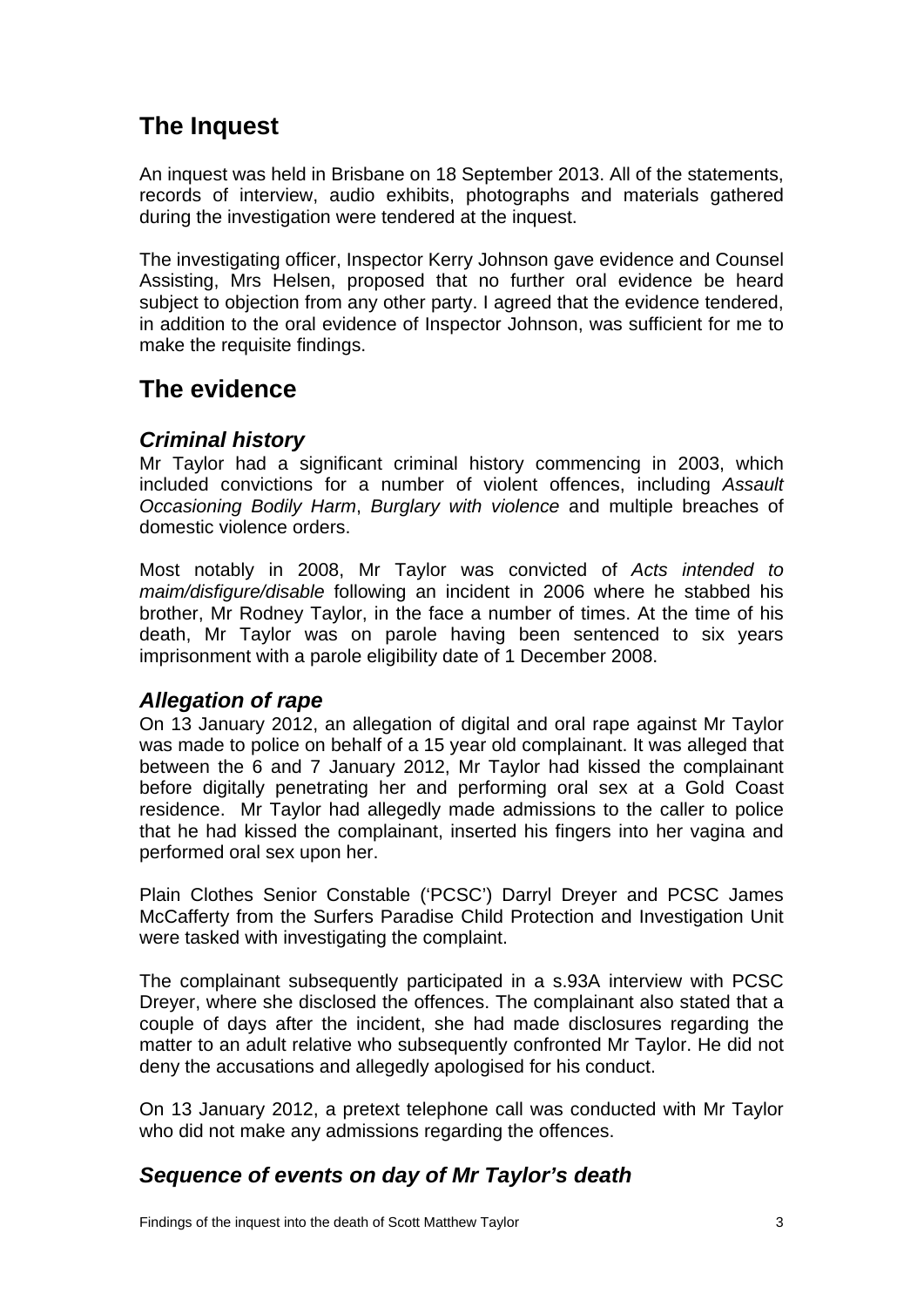On 14 January 2012, police obtained a DNA specimen from the complainant for the purpose of analysis. A request by the police for the adult relative to whom the complainant had initially disclosed the offences to participate in a further pretext telephone call with Mr Taylor was refused.

On this day, PCSC Dreyer discussed the investigation into the complaint with shift supervisor, Detective Sergeant Renee Garske from the Surfers Paradise Child Protection and Investigation Unit. Following this discussion, Detective Sergeant Garske advised PCSC Dreyer that he appeared to have sufficient information to make contact with Mr Taylor and arrange an interview.

PCSC Dreyer planned to attend Mr Taylor's residence that day in order to request that he voluntarily accompany him for the purpose of conducting an interview in relation to the complainant's allegations. Had Mr Taylor declined to be interviewed, PCSC Dreyer intended to arrest him for the offence of rape. Given Mr Taylor's notable criminal history, he was assessed as being 'high risk' with the possibility of becoming violent. Accordingly, in addition to PCSC Dreyer and McCafferty, Plain Clothes Constable ('PCC') Adrian Daniels, PCC Michael Briffa and PCSC Lucas Macrae were also briefed to attend Mr Taylor's residence. PCSC Dreyer, McCafferty, Macrae and PCC Briffa were equipped with firearms and handcuffs. PCC Daniels was the only officer in attendance with a Taser. He also had capsicum spray. All officers were wearing plain clothes, however, had silver police identification badges with them either in their pockets or clipped onto their belts.

At 8:50 pm, PCSC Dreyer and McCafferty met with PCC Daniels, Briffa and PCSC Macrae at the BP Service Station at Frank Street, Labrador to conduct a second briefing about the matter. It was determined that PCSC Macrae and PCC Briffa would cover the rear of the unit complex at 33 Middle Street, Labrador whilst the other three officers approached Mr Taylor's front door (Unit four).

Police arrived at the unit complex at around 9:03 pm. PCSC McCafferty activated his digital voice recorder upon arrival. PCSC Macrae and PCC Briffa walked around the front of the building and then towards the back in order to cover any possible rear escape routes. PCSC Dreyer, McCafferty and PCC Daniels approached the front of Unit four, at which time it was observed that the front door was open with the screen door closed. PCSC Dreyer claims that as he approached the front door, he removed his police badge from his right pocket so that he could identify himself. Mr Taylor was observed to be seated in the living room with an elderly woman later identified to be his mother. He was seen to run toward the rear of the unit after seeing police approach.

Upon seeing Mr Taylor run, PCSC Dreyer yelled *"Stop, police"* as he entered the Unit via the unlocked security screen. He was concerned that Mr Taylor may have been attempting to flee via a rear door or window. Whilst running through the lounge room, PCSC Dreyer called out, *"Scott, Scott".* PCSC Dreyer, followed by PCC Daniels, ran into the hall way and saw movement in the bedroom at the rear of the residence. PCSC McCafferty was the last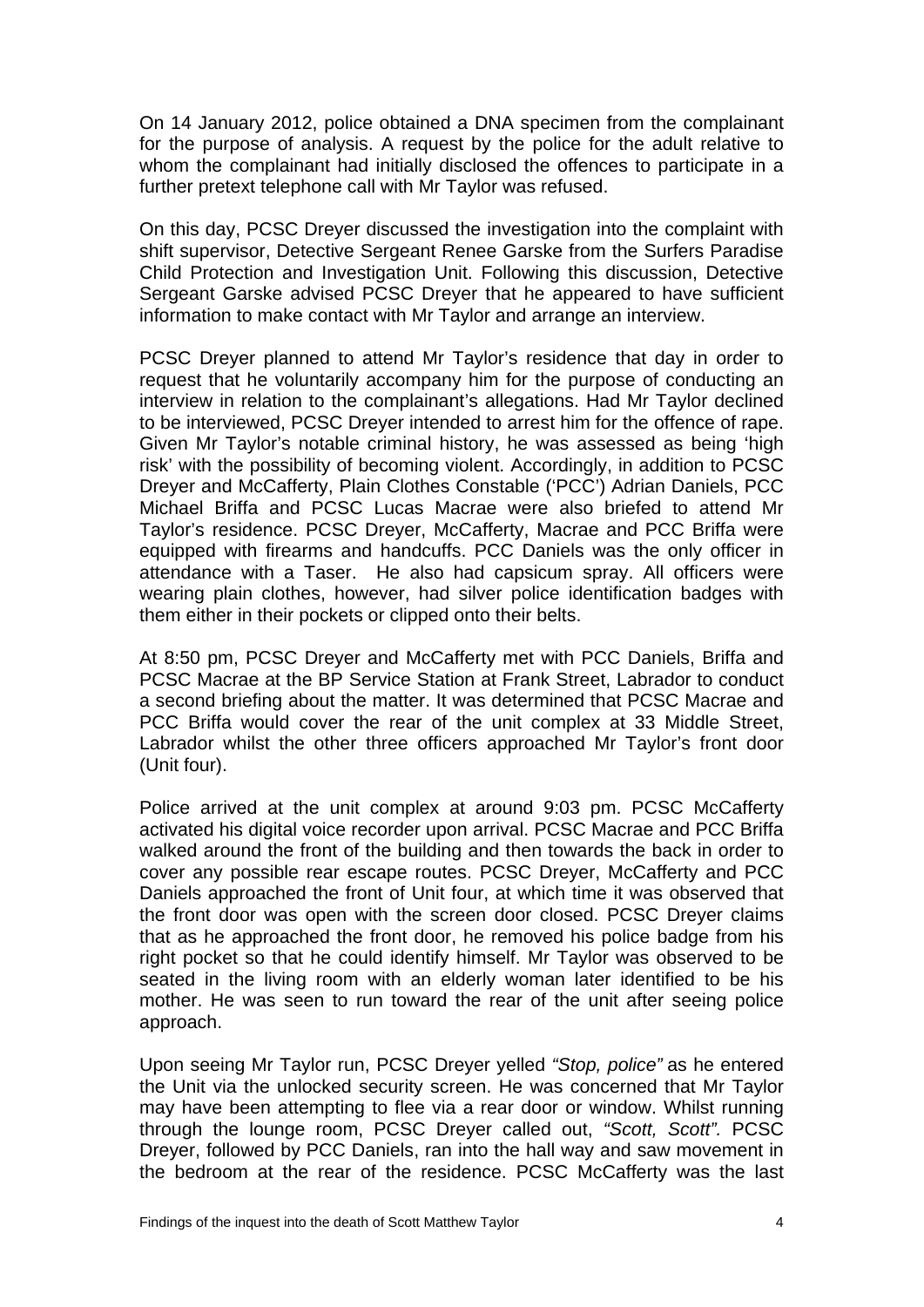officer to enter the residence. He recalls yelling something along the lines of, *"Stop, police"* as he entered the residence.

Upon reaching the bedroom doorway, PCSC Dreyer and PCC Daniels observed Mr Taylor to be striking himself in the chest with a knife. PCSC Dreyer repeatedly called upon Mr Taylor to drop the knife. PCSC Dreyer then pulled his service firearm and PCC Daniels drew his Taser. PCSC McCafferty was behind the other officers and did not draw a weapon due to his colleague's positions. Mr Taylor was approximately two to three metres from police at this time. He did not acknowledge police commands nor desist from self-harming.

All three officers describe Mr Taylor as stabbing his chest in a frenzied and repetitive manner. PCSC Dreyer recalls telling PCC Daniels to deploy his Taser by stating *"Taser, Taser*, *Taser",* which PCC Daniels did without any effect. PCC Daniels recalls that he did not call out *"Taser, Taser, Taser"* in accordance with his training guidelines, as there was insufficient time to do so. PCC Daniels immediately dropped the cartridge and replaced it so as to be able to re-deploy the Taser. PCSC Dreyer called out "*Taser, Taser, Taser*" at which time PCC Daniels deployed his Taser for a second time. This caused Mr Taylor to drop the knife and fall to the floor. PCSC Dreyer immediately moved forward and handcuffed Mr Taylor, so that his hands were in front of his body. This was done in order to ensure the safety of all persons within the unit. According to PCC Daniels, he depressed the trigger on the Taser only once, on each occasion it was deployed.

Upon walking around the right side of the building, PCSC Macrae and PCC Briffa encountered a six foot fence, which they were unable to navigate. Accordingly, the officers retraced their steps to the front of the building. PCSC Macrae recalls hearing a voice call out, *"drop the knife, drop the knife",* and *"Taser, Taser, Taser".* He then heard an explosion type noise consistent with a Taser being deployed. PCSC Briffa recalls hearing PCSC Dreyer (who has a South African accent) call out, *"get on the ground. Drop the knife".* PCSC Briffa and Macrae then ran toward the front door of Unit four. They entered through the unlocked security screen and ran through the lounge room. PCSC Macrae recalls stopping at the bedroom doorway and observing PCSC Dreyer inside the room tending to Mr Taylor, who had a Taser probe in his chest and in the left side of his neck. PCC Briffa recalls seeing an elderly lady standing at the bedroom door. He moved her away from the door, into the lounge room so she could sit down as she appeared distraught.

Officers observed a number of stab wounds on the left hand side of Mr Taylor's chest. Compression was immediately placed on the wounds by PCSC Dreyer using a towel obtained by PCSC Macrae. PCSC Dreyer recalls throwing the knife onto the bed. PCC Daniels claims that he used a sock to pick up the knife and place it on the bed. He observed the knife to be a fillet knife with a black handle, approximately 10 to 15 cm in length. PCSC Macrae subsequently instructed PCC Daniels to move the knife from the bed as he was concerned about the close proximity of the weapon to Mr Taylor. The knife and a nearby beer bottle were subsequently moved to the adjacent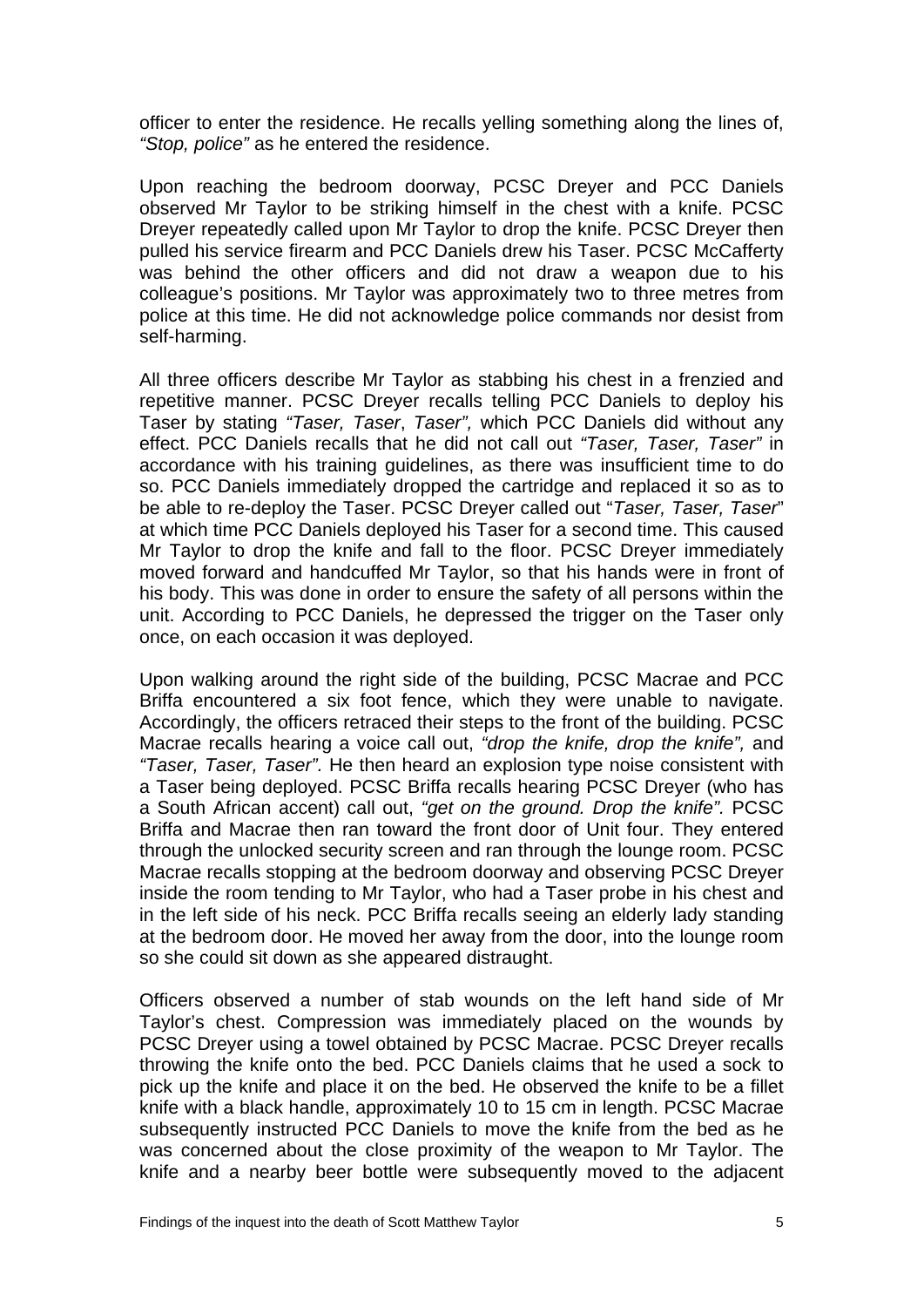bathroom. According to PCC Daniels, Mr Taylor appeared to be conscious and alert. PCSC McCafferty called triple zero and remained on the phone to the QAS for four minutes and 58 seconds, providing information on Mr Taylor's condition and relaying instructions to PCSC Dreyer. After obtaining Mrs Taylor's details, PCC Briffa returned to the doorway and observed PCSC McCafferty kneeling next to Mr Taylor, rubbing and tapping his face as he was going in and out of consciousness. PCSC Dreyer recalls seeing three Taser barbs on Mr Taylor's body, one on the right hand side of Mr Taylor's neck, one in his chest near the stab wounds and one in bottom right of his torso.

Mr Taylor was placed into the recovery position and his vital signs were continuously monitored by police.

QAS paramedic, Mr Tony Wilson and student paramedic, Mr Dayle Letizia attended the scene and observed Mr Taylor to be in cardiac arrest. Code one backup was requested and police were asked to remove Mr Taylor's handcuffs. QAS officer Wilson recalls removing Taser barbs from Mr Taylor's neck, chest and abdomen. According to QAS officer Letizia, Mr Taylor had four Taser barbs in his body, which had to be cut off prior to defibrillation pads being used. Intensive Care Paramedic, Ms Jacquelyn Knowles also attended the scene.

Whilst QAS officers were attending to Mr Taylor at his residence, PCSC Dreyer spoke to Mrs Taylor and obtained her details. She indicated that Mr Taylor had vaguely mentioned the allegations of rape and that the police may attend the house in order to speak with him. He stated that he planned to do a "*runner*" if that occurred. PCSC Dreyer asked Mrs Taylor whether her son had ever previously attempted to commit suicide. Mrs Taylor stated that many years ago he had planned to drive his car over a cliff, however, the car had broken down before he was able to do so.

Resuscitation attempts were made by the QAS officers at the scene and continued during transfer to the GCH. At 9:45 pm, Mr Taylor was declared to be deceased by Dr Shahina Braganza. Dr Braganza observed Mr Taylor to have approximately 19 lacerations to the left had side of his chest. No other obvious signs of injury were noted. An ultra sound of Mr Taylor's chest revealed that his heart sac was filled with fluid, which was most likely blood. Dr Braganza suspected that Mr Taylor had died as a result of *'chest trauma with massive bleeding causing hypovolemic cardiac arrest.'* 

A digital recording of the incident was captured by PCSC McCafferty on his digital voice recorder and confirms the incident in its entirety, as outlined above.

On the night of the incident, ESC officers attended the scene and spoke to Mrs Taylor. According to Mrs Taylor, Mr Taylor only became violent when he had consumed alcohol. She is of the belief that he suffered from an undiagnosed bipolar disorder as he would become agitated easily and be very spontaneous in his actions. Mrs Taylor stated that earlier that day, Mr Taylor had told her that police may be looking for him in relation to a matter involving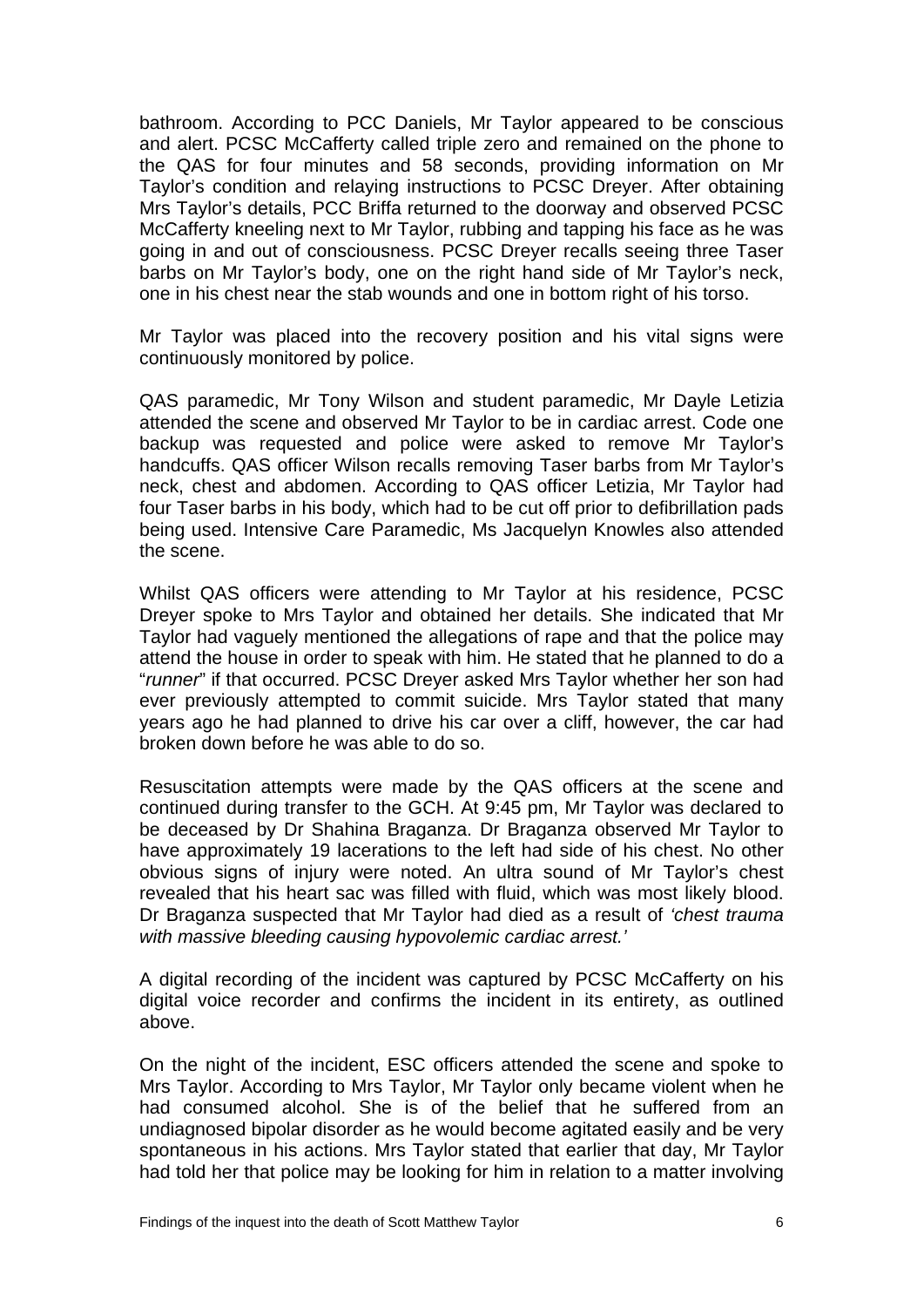a 15 year old child. He denied that he had sexual intercourse with the child. She stated that Mr Taylor had consumed four tall stubbies of Toohey's New throughout the course of the day, however, was not intoxicated.

Mrs Taylor recalls seeing five police officers approach the door of the unit, at which time Mr Taylor jumped up and ran to his bedroom. He did not say anything when he did this. She observed the officers enter the unit and follow Mr Taylor to his bedroom. She then heard one officer say, *"he's got a knife, he's stabbing himself"* before hearing a commanding male voice say, *"Taser, Taser, Taser".* She did not hear Mr Taylor call out of say anything at all. One of the police officers remained with Mrs Taylor in the lounge room during the incident. She recalls that the incident transpired very quickly.

Results of the blood stain analysis conducted by the Scenes of Crimes officers were found to be consistent with the version of events provided by the first response police officers, as outlined above.

#### *Use of the Taser*

Subsequent enquiries confirmed that all officers present were qualified in Taser, firearms and operational skills and tactics training. Prior to interviewing the five officers who attended Mr Taylor's unit, a breath specimen was taken using the Alcolmeter. All officers returned a negative result. Urine samples were also taken. All officers returned negative results.

The Taser used by PCC Daniels was also seized by ESC investigators and the contents downloaded. It was found that the Taser had been activated on three occasions on 14 January 2012, a "spark test" at 20:49:10 (1 second), 21:09:20 (2 seconds) and 21:09:28 (5 seconds).

With respect to PCC Daniels' decision to use the Taser during the incident, he told ESC investigators that he did not consider the use of capsicum spray as a viable option due to the enclosed space and the potential for secondary exposure to himself and PCSC Dreyer. He also did not consider closed or open hand tactics as a feasible option as Mr Taylor was armed and posed a threat. He considered that use of the Taser was an appropriate means of stopping Mr Taylor from continuing to self harm, given his proximity to Mr Taylor and the imminent threat to himself and PCSC Dreyer.

#### *Relevant Legislative Powers*

Mr Taylor's death occurred whilst PCSC Dreyer was in the process of investigating a complaint of *Rape* pursuant to s 349 (1) & (2) of the *Criminal Code 1899*.

When PCSC Dreyer and the other officers entered Mr Taylor's residence after seeing him run to the rear of the Unit, their actions were lawful in accordance with s 21 of the *Police Powers and Responsibilities Act* 2000 ('PPRA'), which relates to the general power to enter and arrest someone or enforce a warrant. The section specifically enables a police officer to enter a place and stay for a reasonable time to arrest a person without a warrant (see s 21(1)(a)). Section 21(2) of the PPRA states that a police officer may enter a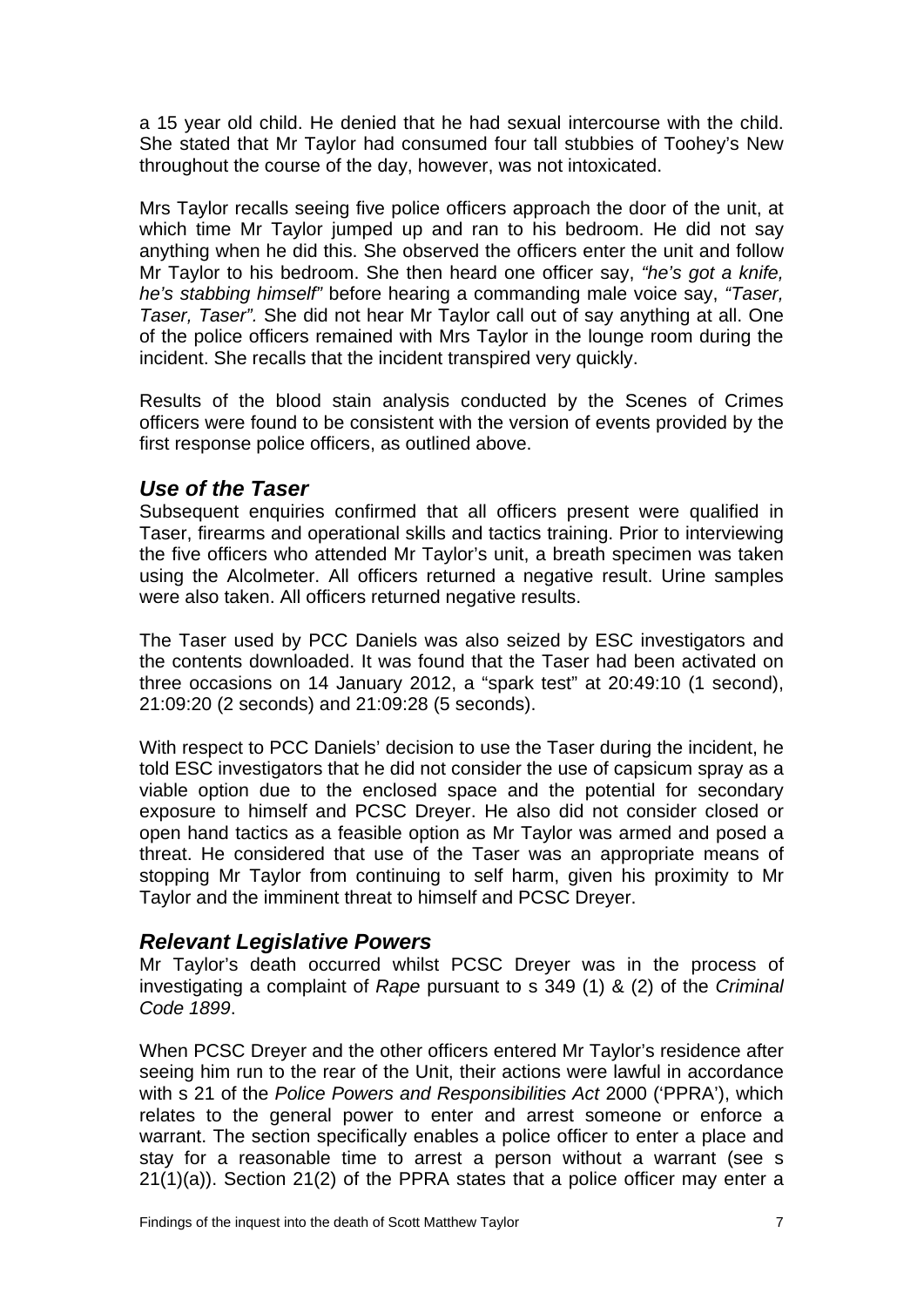dwelling without the consent of the occupier to arrest or detain a person only if the police officer reasonably suspects the person to be arrested is inside the dwelling.

Section 365 of the PPRA also enables a police officer to arrest a person without a warrant in certain circumstances where an officer reasonably suspects a person has committed or is committing an offence and it is reasonably necessary to do so because of the nature and seriousness of the offence (see s 365(1)(k)). Section 365(2) of the PPRA also provides that, *'…it is lawful for a police officer, without warrant, to arrest a person the police officer reasonably suspects has committed or is committing an indictable offence, for questioning the person about the offence, or investigating the offence, under Chapter 15.'*

#### <span id="page-9-0"></span>*Autopsy results*

An external and full internal post-mortem examination was performed by Dr Nathan Milne on 17 January 2012. A number of histology and toxicology tests were also undertaken. Dr Milne was also provided with the knife believed to have been used to inflict the wounds to Mr Taylor's chest.

The external post-mortem examination revealed that Mr Taylor had 21 injuries on the left hand side of his chest. In Dr Milne's opinion, one of these injuries could have been caused by a Taser barb. Most of the injuries had a generally similar appearance and some were seen to be overlapping. Each injury measured between 2 to 18 mm in length. Most of the wounds had the appearance of a sharp medial end, with several having flattened lateral ends, consistent with a single edged blade with the sharp edge facing medially. Adipose tissue was seen to be exposed in some of the wounds.

Dr Milne noted four injuries, which may have been caused by a Taser barb, namely:

- (a) Left anterolateral neck: red area with at least superficial skin loss, 6mm in size, with central area of abrasion 2 mm. Most likely an abrasion or puncture wound. Dr Milne concluded that the injury was consistent with a Taser barb injury.
- (b) Central chest over left lower sternum: pale red wound with superficial skin loss, 3 mm in size. Dr Milne concluded that the injury was most likely to be an abrasion that was not caused by a Taser barb.
- (c) Right lower chest: apparent puncture (4 mm), with an adjacent red abrasion (2 mm). Both of these areas of injury lie within an area of red bruising (8 mm). Dr Milne concluded that the injury was an apparent puncture wound and abrasion which was consistent with a Taser barb injury.
- (d) Left chest: puncture (2 mm) with purple bruising at the margin, 4 mm in size. Dr Milne concluded that the puncture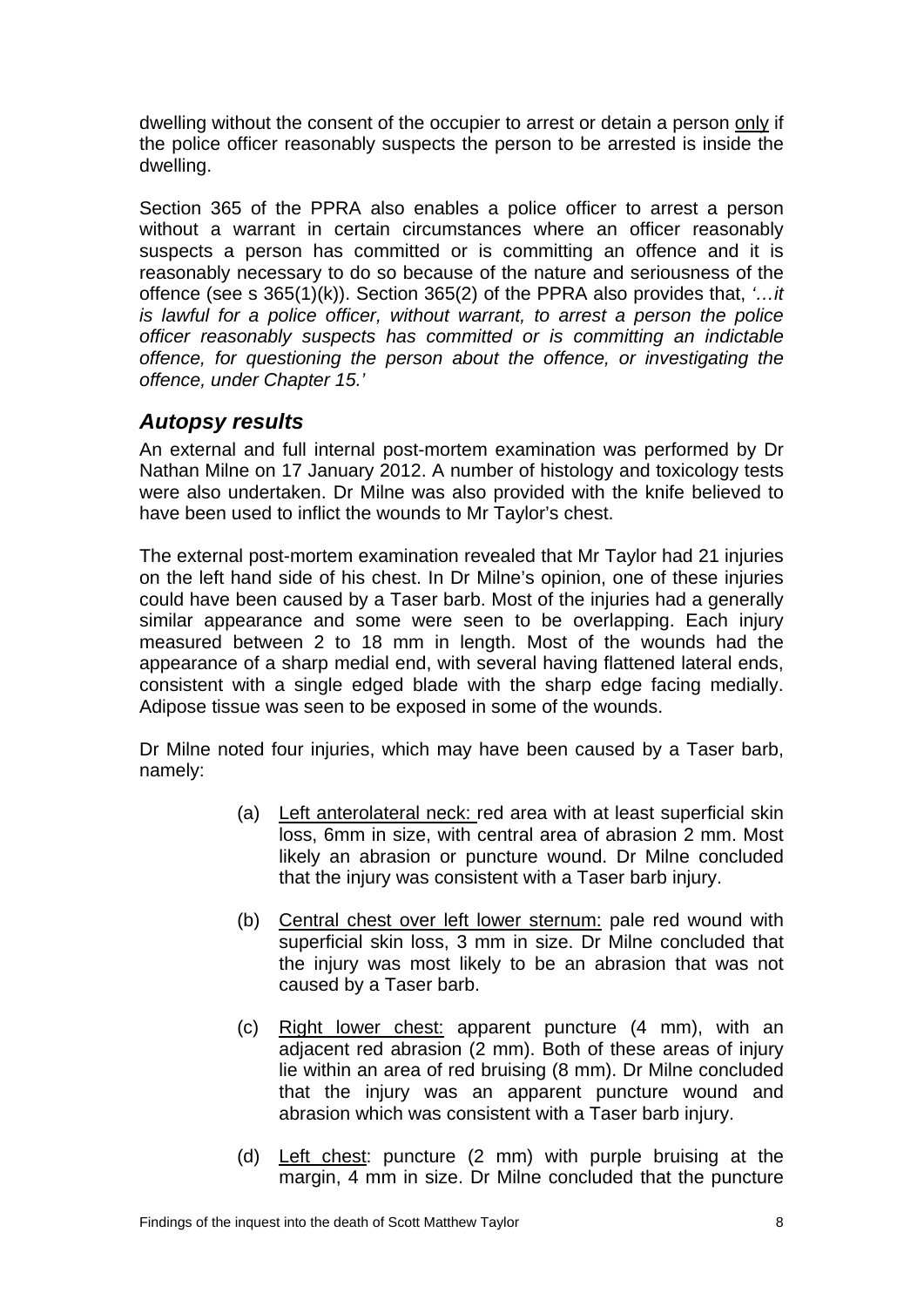wound could have been caused by a Taser barb or a very superficial stab wound. Following histology testing to the skin in this area, Dr Milne concluded that this injury was probably caused by a Taser barb.

A number of other minor injuries were observed including, a recent red and purple bruise on the left side of the mandible (9 mm), a yellow bruise on the right upper chest (20 mm), a partially healed linear abrasion on the right forearm (40 mm) and four transversely oriented linear abrasions on the right lower leg (up to 40 mm). No injuries were observed to Mr Taylor's wrists or hands from the handcuffs used by the police.

The internal post mortem examination revealed that upon a reflection of the skin around the injury to the left anterolateral neck (as outlined above), an area of haemorrhage (35 mm to 20 mm) deep was present. A reflection of the skin on the chest area where the stab wounds were present showed an area of haemorrhaging on the left hand side of the chest, where at least 12 separately identifiable stab wounds were observed within an area of haemorrhage (180 mm to 130 mm). Reflection of the muscles on the left side of the chest showed at least five different stab wounds. Examination of the chest wall from the interior showed an additional 12 stab wounds, which were not visible during the external examination.

Two knife related incisions were also observed on Mr Taylor's fourth and fifth ribs on his left hand side.

The left lung was found to be collapsed with several stab wounds present to the upper lobe. The pericardium had four stab wounds (up to 10 mm) on the anterior and left lateral aspects.

Three injuries were observed to the heart, two of which involved the full thickness of the left ventricular wall. On the left mid ventricle, a stab wound (10 mm) was observed to the epicardial surface. A longer stab wound measuring 30 mm in size was also observed on the endocardial surface. On the anterolateral apex, a 6 mm stab wound was observed to the epicardial surface. An area of superficial haemorrhage 2 mm in size was also noted on the mid posterolateral left ventricle. Dr Milne notes that the minimum length of the wounds appears to be 80 mm. The maximum length of the stab wounds, however, was difficult to determine as it was not clear, which external wound was associated with the deepest wounds to the heart. The degree of force necessary to inflict such wounds was considered by Dr Milne to be at least moderate.

Toxicological testing showed that Mr Taylor had a blood alcohol concentration equivalent to 0.111 %. No drugs were detected.

In Dr Milne's opinion, the cause of death was stab wounds to the chest, some of which caused significant internal organ injury and haemorrhage. Due to the large number of stab wounds, Dr Milne was unable to determine which of the wounds on the skin were associated with the most severe and deepest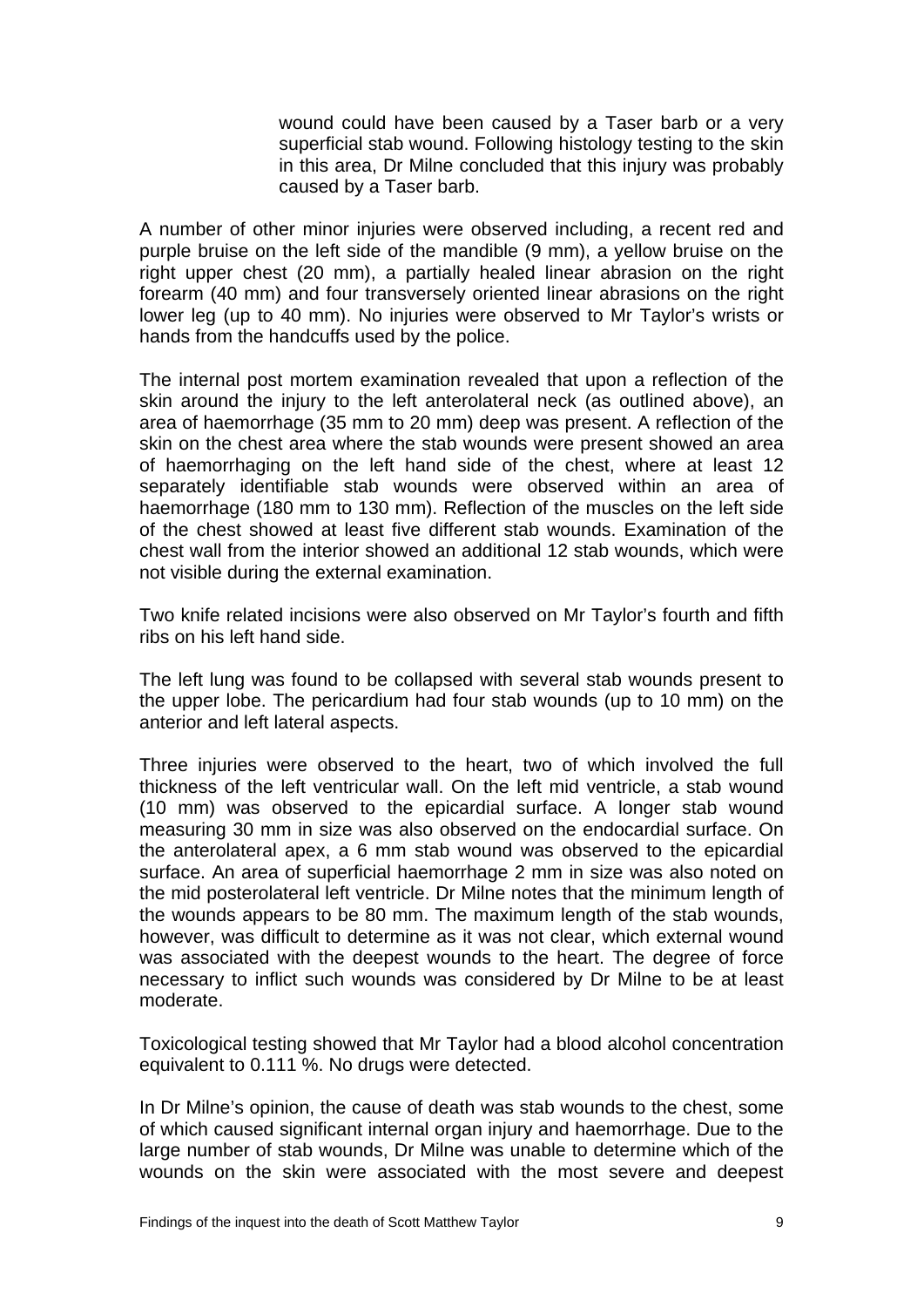injuries to the heart. The deepest wounds appear to have been inflicted from left to right and were at least 80 mm in depth. The stab wounds were consistent with having been caused by the knife provided to Dr Milne by the police. The degree of force required to inflict the injuries would be at least moderate, as there were knife injuries to the bony sections of the ribs.

In Dr Milne's opinion, the use of the Taser by police did not contribute to Mr Taylor's death, having considered the severity of the internal injuries from the stab wounds.

### <span id="page-11-0"></span>*Investigation findings*

Following a thorough investigation, Inspector Johnson concluded that there was no evidence to suggest that the police officers involved in this incident acted unlawfully or improperly when attending and entering Mr Taylor's residence. Furthermore, PCSC Dreyer was found to have acted within the confines of the PPRA in entering Mr Taylor's dwelling after positively identifying him and forming the view that he was attempting to flee to avoid arrest.

On the information obtained during the course of the investigation, it was concluded by Inspector Johnson that Mr Taylor had fatally harmed himself in order to avoid returning to jail. There was no evidence identified, which implicated any other person as being directly involved in Mr Taylor's death.

### <span id="page-11-1"></span>**Conclusions**

I conclude that the circumstances surrounding Mr Taylor's death have been thoroughly and professionally investigated by the ESC. The recommendations made in the Coronial Report by Inspector Johnson are appropriate. It is clear on the evidence obtained during the course of the ESC investigation and the post-mortem examination that Mr Taylor died as a result of self inflicted stab wounds, some of which caused serious internal injuries and haemorrhaging. Whilst Mr Taylor was Tasered by police on two occasions, this action did not contribute to his death and was necessary in order to stop him from committing further acts of self-harm. The decision by police to enter Mr Taylor's dwelling in order to stop him from avoiding arrest once he was seen to run towards the back of the residence, was lawful pursuant to the PPRA.

# <span id="page-11-2"></span>**Findings required by s45**

I am required to find, as far as is possible, the medical cause of death, who the deceased person was and when, where and how he came by his death. As a result of considering all of the material contained in the exhibits, I am able to make the following findings:

<span id="page-11-3"></span>**Identity of the deceased** – The deceased person was Scott Matthew Taylor.